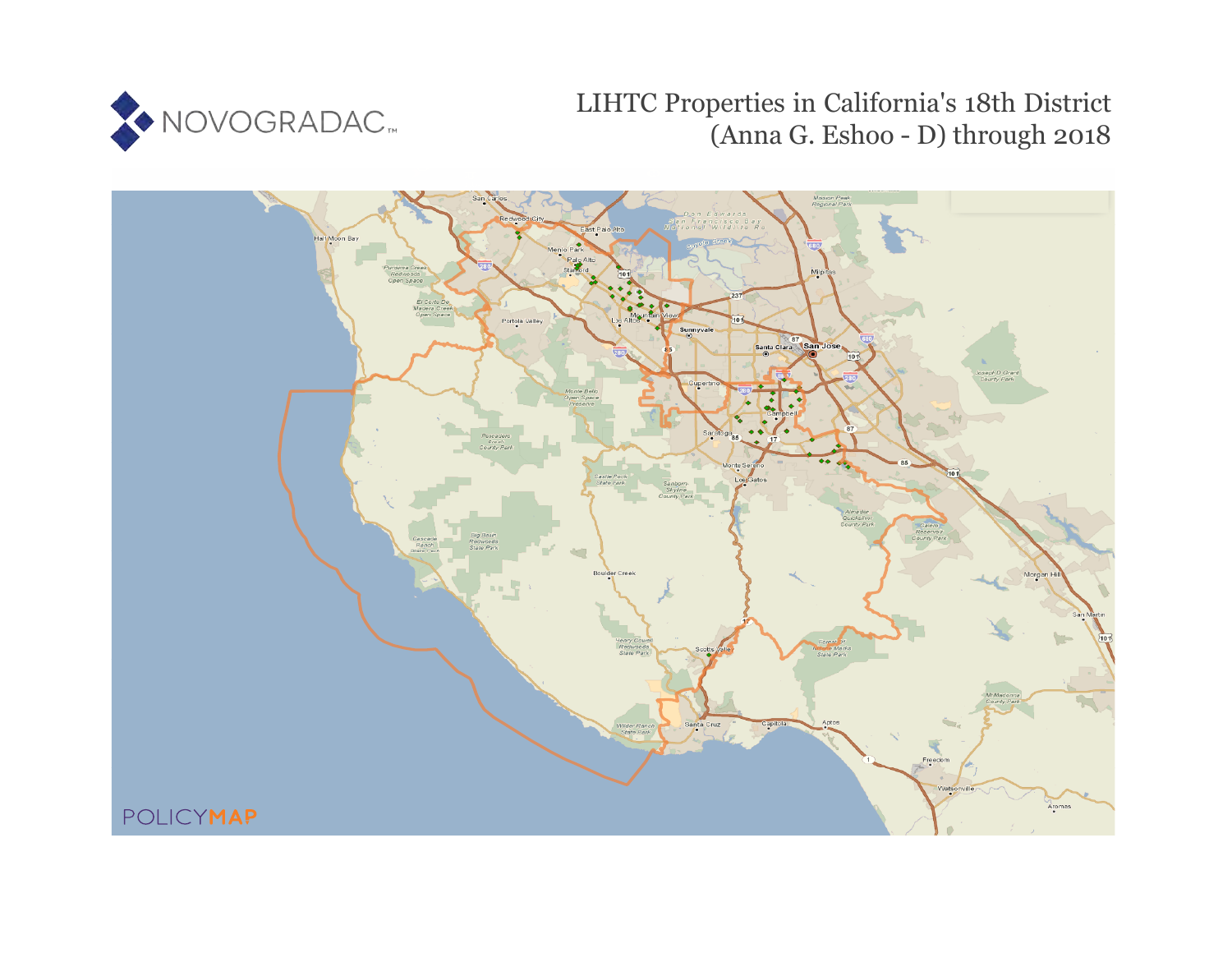| <b>Project Name</b>                               | <b>Address</b>                                  | City                         | <b>State</b> | <b>Zip Code</b> | <b>Nonprofit</b><br><b>Sponsor</b> | <b>Allocation</b><br>Year | <b>Annual</b><br><b>Allocated</b><br><b>Amount</b> | <b>Year Placed<br/>in Service</b> | <b>Construction Type</b>  | <b>Total</b><br><b>Units</b> | Low<br><b>Income</b><br><b>Units</b> | <b>Rent</b> or<br><b>Income</b><br><b>Ceiling</b> | <b>Credit</b><br>Percentage Bond        | Tax-<br><b>Exempt</b> | <b>HUD Multi-</b><br>Family<br><b>Financing/Rental</b><br><b>Assistance</b> |
|---------------------------------------------------|-------------------------------------------------|------------------------------|--------------|-----------------|------------------------------------|---------------------------|----------------------------------------------------|-----------------------------------|---------------------------|------------------------------|--------------------------------------|---------------------------------------------------|-----------------------------------------|-----------------------|-----------------------------------------------------------------------------|
| <b>CENTRAL PARK APTS</b>                          | 90 SIERRA<br><b>VISTA AVE</b>                   | MOUNTAIN VIEW CA             |              | 94043           | No                                 | 1998                      | \$361,012                                          | 1999                              | Acquisition and Rehab 149 |                              | 148                                  | 60% AMGI                                          | $30\,\%$ present $\,$ Yes value         |                       |                                                                             |
| EMERALD HILL                                      | 101 CIVIC CTR<br>DR                             | SCOTTS VALLEY CA             |              | 95066           | No                                 | 1996                      | \$591,711                                          | 1999                              | New Construction          | 46                           | 46                                   | 60% AMGI                                          | $70$ % present $\,$ No $\,$ value $\,$  |                       |                                                                             |
| <b>LE MIRADOR SENIOR</b><br><b>APTS</b>           | 1191 COLEMAN SAN JOSE<br>$\mathbf{R}\mathbf{D}$ |                              | CA           | 95120           | $\mathbf{N}\mathbf{o}$             | 2000                      | \$423,385                                          | 1999                              | <b>New Construction</b>   | 141                          | 140                                  | 60% AMGI                                          | $30\,\%$ present $\,$ Yes value         |                       |                                                                             |
| THE SHERIDAN APTS                                 | $360\,{\rm SHERIDAN}$ PALO ALTO<br><b>AVE</b>   |                              | CA           | 94306           | No                                 | 1998                      | \$216,294                                          | 1999                              | Acquisition and Rehab 56  |                              | 56                                   | 60% AMGI                                          | 70 % present $\,$ No $\,$<br>value      |                       |                                                                             |
| EL PASEO STUDIOS                                  | $4980$ $$\tt HAMILTON\,AVE\,$ $$\tt SAN\,JOSE$$ |                              | ${\rm CA}$   | 95130           | $\mathbf{N}\mathbf{o}$             | 2002                      | \$602,469                                          | 2003                              | New Construction          | 98                           | 97                                   | 60% AMGI                                          | $30\,\%$ present $\,$ Yes value         |                       |                                                                             |
| <b>TYRELLA GARDENS</b>                            | $449\,{\rm TYRELLA}$<br>AVE                     | MOUNTAIN VIEW CA             |              | 94043           | No                                 | 2003                      | \$389,065                                          | 2003                              | Acquisition and Rehab 56  |                              | 55                                   | 60% AMGI                                          | $30\,\%$ present $\,$ Yes value         |                       |                                                                             |
| <b>SHARMON PALMS</b>                              | 844 SHARMON<br>PALMS LN                         | <b>CAMPBELL</b>              | CA           | 95008           | No                                 | 1991                      | \$111,966                                          | 1992                              | Acquisition and Rehab 24  |                              | 24                                   | 60% AMGI                                          | $70\,\%$ present $\,$ No value          |                       |                                                                             |
| <b>KLEIN SCHOOL SITE</b><br><b>SENIOR HOUSING</b> | 375 OAKTREE<br>DR                               | MOUNTAIN VIEW CA             |              | 94040           | No                                 | 1993                      | \$615,135                                          | 1993                              | New Construction          | 107                          | 106                                  | 60% AMGI                                          | $70\,\%$ present $\,$ No value          |                       |                                                                             |
| <b>OPEN DOORS</b>                                 | 634 W PARR<br>$\operatorname{AVE}$              | <b>LOS GATOS</b>             | CA           | 95032           | $\mathbf{No}$                      | 1991                      | \$685,759                                          | 1993                              | <b>New Construction</b>   | 64                           | 64                                   | 60% AMGI                                          | $70\,\%$ present $\,$ No value          |                       |                                                                             |
| PALO ALTO GARDENS                                 | 648 SAN<br><b>ANTONIO RD</b>                    | PALO ALTO                    | CA           | 94306           | No                                 | 1999                      | \$459,120                                          | 1999                              | Acquisition and Rehab 156 |                              | 155                                  | 60% AMGI                                          | $30\,\%$ present $\,\mathrm{Yes}$ value |                       |                                                                             |
| <b>HALLMARK HOUSE</b><br><b>APTS</b>              | RD                                              | 531 WOODSIDE REDWOOD CITY CA |              | 94061           | $\rm No$                           | 2003                      | \$350,781                                          | 2004                              | Acquisition and Rehab 72  |                              | 71                                   | 60% AMGI                                          | $30\,\%$ present $\,$ Yes value         |                       |                                                                             |
| MORRONE GARDENS                                   | 1107 LUCHESSI SAN JOSE<br>DR                    |                              | CA           | 95118           | No                                 | 1993                      | \$696,238                                          | 1994                              | <b>New Construction</b>   | 102                          | 100                                  | 60% AMGI                                          | $70\,\%$ present $\,$ No value          |                       |                                                                             |
| <b>ALMADEN LAKE APTS</b>                          | $978$ ALMADEN $$\sf{SAN \, JOSE}$               |                              | CA           | 95123           | No                                 | 1992                      | \$1,477,455                                        | 1994                              | <b>New Construction</b>   | 144                          | 143                                  | 60% AMGI                                          | $70$ % present $\,$ No value            |                       |                                                                             |

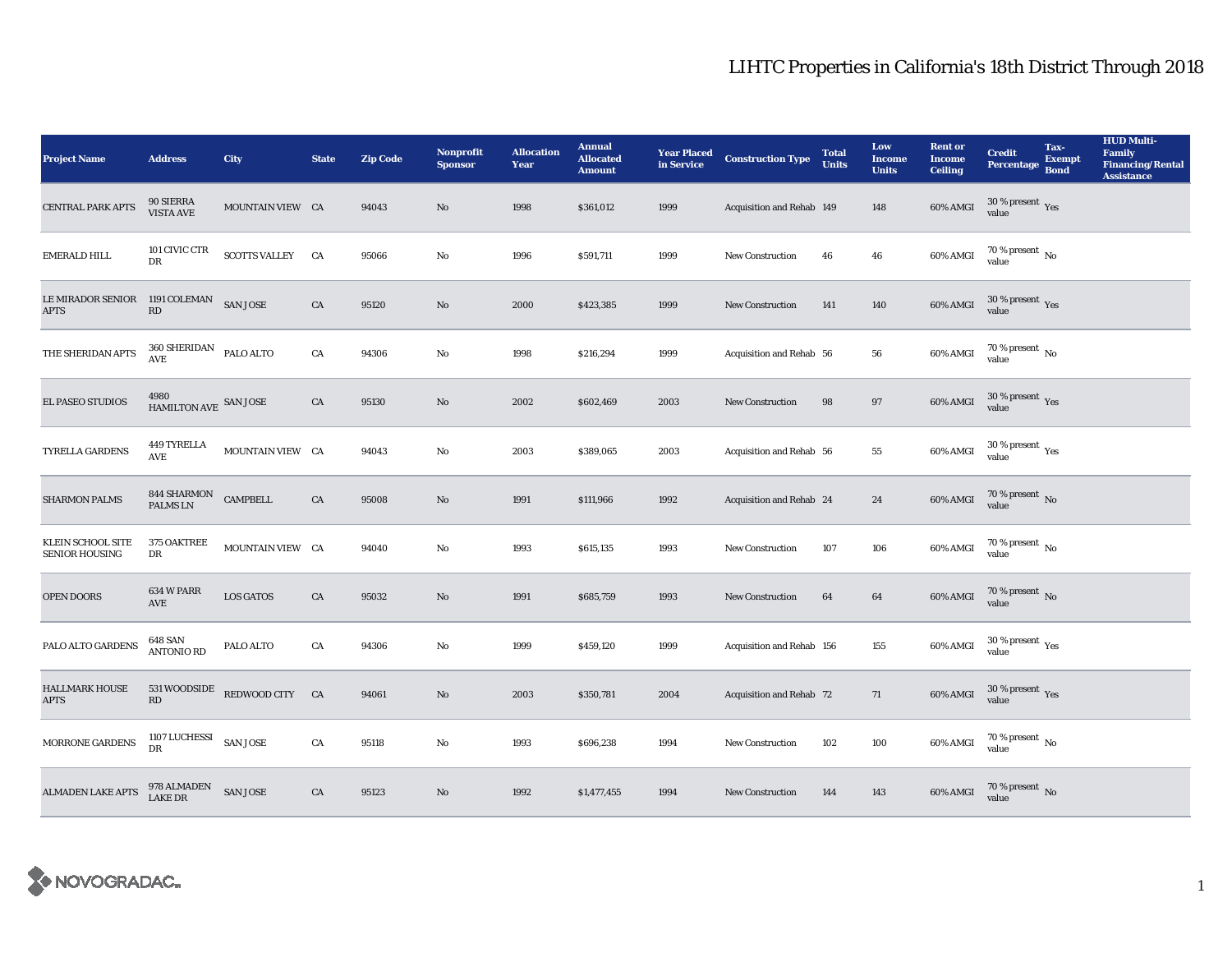| <b>Project Name</b>                                         | <b>Address</b>                           | City             | <b>State</b> | <b>Zip Code</b> | <b>Nonprofit</b><br><b>Sponsor</b> | <b>Allocation</b><br>Year | <b>Annual</b><br><b>Allocated</b><br><b>Amount</b> |                      | <b>Year Placed Construction Type</b><br>in Service <b>Construction</b> Type | <b>Total</b><br><b>Units</b> | Low<br><b>Income</b><br><b>Units</b> | <b>Rent or</b><br><b>Income</b><br><b>Ceiling</b> | <b>Credit</b><br><b>Percentage</b>      | Tax-<br><b>Exempt</b><br><b>Bond</b> | <b>HUD Multi-</b><br>Family<br><b>Financing/Rental</b><br><b>Assistance</b> |
|-------------------------------------------------------------|------------------------------------------|------------------|--------------|-----------------|------------------------------------|---------------------------|----------------------------------------------------|----------------------|-----------------------------------------------------------------------------|------------------------------|--------------------------------------|---------------------------------------------------|-----------------------------------------|--------------------------------------|-----------------------------------------------------------------------------|
| <b>BAKER PARK</b>                                           | $4710$ CAMPBELL $\,$ SAN JOSE<br>AVE     |                  | ${\rm CA}$   | 95130           | $\mathbf{No}$                      | 1993                      | \$911,052                                          | 1995                 | New Construction                                                            | 98                           | 98                                   | 60% AMGI                                          | 70 % present $\,$ No $\,$<br>value      |                                      |                                                                             |
| PINMORE GARDENS                                             | 1706 BRANHAM SAN JOSE<br><b>LN</b>       |                  | ${\rm CA}$   | 95118           | $\mathbf{No}$                      | 1993                      | \$446,589                                          | 1995                 | New Construction                                                            | $51\,$                       | ${\bf 50}$                           | 60% AMGI                                          | $70$ % present $\,$ No value            |                                      |                                                                             |
| 819 NORTH<br><b>RENGSTORFF STUDIO</b><br>APTS               | 819 N<br>RENGSTORFF<br>AVE               | MOUNTAIN VIEW CA |              | 94043           |                                    | 2013                      | $\$0$                                              | Insufficient<br>Data | Not Indicated                                                               | 49                           | $\bf{0}$                             |                                                   | Not<br>Indicated                        |                                      |                                                                             |
| MIRANDA VILLA                                               | 2094 FOREST<br>$\operatorname{AVE}$      | <b>SAN JOSE</b>  | ${\rm CA}$   | 95128           |                                    | Insufficient<br>Data      | $\$0$                                              | Insufficient<br>Data | Not Indicated                                                               | 108                          | $\boldsymbol{0}$                     |                                                   | Not<br>Indicated                        |                                      |                                                                             |
| MARYCE FREELEN<br><b>PLACE</b>                              | 2230 LATHAM<br>ST                        | MOUNTAIN VIEW CA |              | 94040           | $\mathbf{No}$                      | 1998                      | \$212,538                                          | 1996                 | Acquisition and Rehab 74                                                    |                              | 74                                   | 60% AMGI                                          | $30\,\%$ present $\,\mathrm{Yes}$ value |                                      |                                                                             |
| HUFF AVENUE FAMILY 3021 HUFF AVE SAN JOSE<br><b>HOUSING</b> |                                          |                  | CA           | 95128           | No                                 | 1994                      | \$691,660                                          | 1997                 | <b>New Construction</b>                                                     | 72                           | 72                                   | 60% AMGI                                          | $70$ % present $_{\rm{No}}$             |                                      |                                                                             |
| PLAZA DEL SOL<br><b>SENIOR APTS</b>                         | 1380 BLOSSOM<br><b>HILL RD</b>           | <b>SAN JOSE</b>  | CA           | 95118           | No                                 | 1995                      | \$231,141                                          | 1997                 | <b>New Construction</b>                                                     | 80                           | 79                                   | 60% AMGI                                          | $30\,\%$ present $\,$ Yes value         |                                      |                                                                             |
| SHOREBREEZE APTS                                            | 460 N<br><b>SHORELINE</b><br><b>BLVD</b> | MOUNTAIN VIEW CA |              | 94043           | No                                 | 1997                      | \$271,684                                          | 1997                 | Acquisition and Rehab 119                                                   |                              | 119                                  | $60\%$ AMGI                                       | $30\,\%$ present $\,\mathrm{Yes}$ value |                                      |                                                                             |
| <b>CALIFORNIA PARK</b><br><b>APTS</b>                       | 2301 PARK BLVD PALO ALTO                 |                  | ${\rm CA}$   | 94306           | No                                 | 1989                      | \$335,205                                          | 1989                 | Acquisition and Rehab 45                                                    |                              | 45                                   | 60% AMGI                                          | $70\,\%$ present $\,$ No value          |                                      |                                                                             |
| <b>DENT AVENUE</b><br><b>COMMONS</b>                        | 5363 DENT AVE SAN JOSE                   |                  | CA           | 95118           | No                                 | 1989                      | \$128,644                                          | 1989                 | Acquisition and Rehab 23                                                    |                              | 23                                   | 60% AMGI                                          | $70$ % present $\,$ No value            |                                      |                                                                             |
| DEROSE GARDENS                                              | <b>1401 DE ROSE</b><br><b>WAY</b>        | SAN JOSE         | CA           | 95126           | No                                 | 1989                      | \$490,490                                          | 1989                 | Acquisition and Rehab 76                                                    |                              | 76                                   | 60% AMGI                                          | $70\,\%$ present $\,$ No value          |                                      |                                                                             |
| <b>FOUNTAINS</b>                                            | 2005 SAN<br><b>RAMON AVE</b>             | MOUNTAIN VIEW CA |              | 94043           | $\mathbf{No}$                      | 1989                      | \$482,733                                          | 1989                 | Acquisition and Rehab 124                                                   |                              | 117                                  | 60% AMGI                                          | $70\,\%$ present $\,$ No value          |                                      |                                                                             |
| <b>CRAIG GARDENS</b>                                        | $2580$ S BASCOM $\,$ CAMPBELL<br>AVE     |                  | CA           | 95008           | Yes                                | 2000                      | \$340,275                                          | 2002                 | <b>New Construction</b>                                                     | 90                           | 89                                   | 60% AMGI                                          | $30\,\%$ present $\,\mathrm{Yes}$ value |                                      |                                                                             |

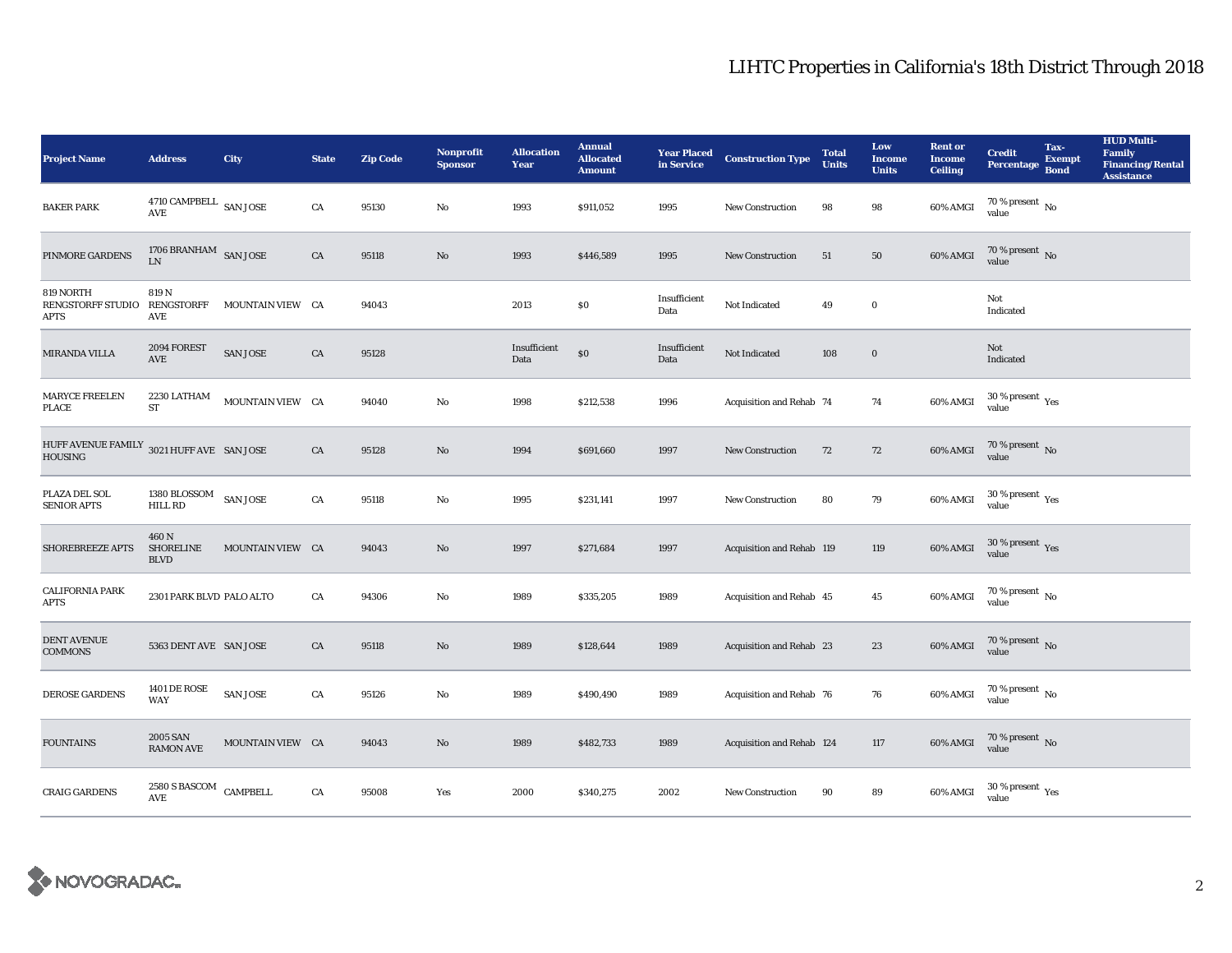| <b>Project Name</b>                                                                    | <b>Address</b>                                     | City                                             | <b>State</b> | <b>Zip Code</b> | <b>Nonprofit</b><br><b>Sponsor</b> | <b>Allocation</b><br>Year | <b>Annual</b><br><b>Allocated</b><br><b>Amount</b> | <b>Year Placed</b><br>in Service | <b>Construction Type</b>  | <b>Total</b><br><b>Units</b> | Low<br><b>Income</b><br><b>Units</b> | <b>Rent or</b><br><b>Income</b><br><b>Ceiling</b> | <b>Credit</b><br><b>Percentage</b>                   | Tax-<br><b>Exempt</b><br><b>Bond</b> | <b>HUD Multi-</b><br><b>Family</b><br><b>Financing/Rental</b><br><b>Assistance</b> |
|----------------------------------------------------------------------------------------|----------------------------------------------------|--------------------------------------------------|--------------|-----------------|------------------------------------|---------------------------|----------------------------------------------------|----------------------------------|---------------------------|------------------------------|--------------------------------------|---------------------------------------------------|------------------------------------------------------|--------------------------------------|------------------------------------------------------------------------------------|
| EL PARADOR SENIOR 2565 S BASCOM CAMPBELL<br><b>APTS</b>                                | AVE                                                |                                                  | CA           | 95008           | Yes                                | 2000                      | \$524,941                                          | 2002                             | New Construction          | 125                          | 124                                  | 60% AMGI                                          | 30 % present Yes<br>value                            |                                      |                                                                                    |
| REDWOOD OAKS APTS                                                                      |                                                    | $330\,\mathrm{REDWOOD}$ REDWOOD CITY $\;$ CA AVE |              | 94061           | No                                 | 2001                      | \$137,004                                          | 2002                             | Acquisition and Rehab 36  |                              | 35                                   | $60\%$ AMGI                                       | $30\,\%$ present $\,$ Yes value                      |                                      |                                                                                    |
| <b>BROOKS HOUSE</b>                                                                    | $655$ RICHMOND $\,$ SAN JOSE AVE                   |                                                  | CA           | 95128           | $\mathbf{N}\mathbf{o}$             | 2001                      | \$407,631                                          | 2002                             | <b>New Construction</b>   | 63                           | 62                                   | 60% AMGI                                          | $30\,\%$ present $\,$ Yes value                      |                                      |                                                                                    |
| <b>ALMA PLACE</b>                                                                      | 753 ALMA ST                                        | PALO ALTO                                        | CA           | 94301           | No                                 | 1996                      | \$570,810                                          | 1998                             | <b>New Construction</b>   | 106                          | 106                                  | 60% AMGI                                          | 70 % present $\,$ No $\,$<br>value                   |                                      |                                                                                    |
| <b>ALMADEN LAKE</b><br><b>VILLAGE APTS</b>                                             | 1045 COLEMAN SAN JOSE<br>RD                        |                                                  | ${\rm CA}$   | 95123           | $\mathbf{N}\mathbf{o}$             | 1998                      | \$272,381                                          | 1998                             | <b>New Construction</b>   | 198                          | ${\bf 50}$                           | $50\%$ AMGI                                       | $30\,\%$ present $\,$ Yes value                      |                                      |                                                                                    |
| <b>RAINTREE APTS</b>                                                                   | 1058 S<br><b>WINCHESTER</b><br><b>BLVD</b>         | <b>SAN JOSE</b>                                  | CA           | 95128           | No                                 | 2005                      | \$933,304                                          | 2005                             | Acquisition and Rehab 176 |                              | 174                                  | 60% AMGI                                          | $30\,\%$ present $\,$ $\rm{Yes}$<br>value            |                                      |                                                                                    |
| <b>TRESTLES APTS</b>                                                                   | 1566 SCOTT ST SAN JOSE                             |                                                  | CA           | 95126           | $\mathbf{N}\mathbf{o}$             | 2004                      | \$451,469                                          | 2005                             | Acquisition and Rehab 71  |                              | 69                                   | 60% AMGI                                          | $30\,\%$ present $\,$ Yes value                      |                                      |                                                                                    |
| <b>COLORADO PARK</b><br><b>APARTMENTS</b>                                              | 1140 COLORADO $_{\rm PALO\,ALTO}$<br><b>AVENUE</b> |                                                  | ${\rm CA}$   | 94303           | $\mathbf{N}\mathbf{o}$             | 2015                      | \$984,993                                          | 2017                             | Acquisition and Rehab 60  |                              | 56                                   | 60% AMGI                                          | 30 % present<br>value                                |                                      | Yes                                                                                |
| <b>MAYFIELD PLACE</b><br><b>APARTMENTS (FKA</b><br>STANFORD PALO<br><b>APARTMENTS)</b> | 2500 EL<br><b>CAMINO REAL</b>                      | PALO ALTO                                        | CA           | 94306           | $\rm No$                           | 2014                      | \$964,019                                          | 2017                             | <b>New Construction</b>   | 70                           | 69                                   | 60% AMGI                                          | 30 % present<br>value                                |                                      | $\rm No$                                                                           |
| STEVENSON HOUSE                                                                        | 455 E<br>CHARLESTON PALO ALTO<br>ROAD              |                                                  | CA           | 94306           | No                                 | 2014                      | \$1,216,674                                        | 2017                             | Acquisition and Rehab 120 |                              | 119                                  | 60% AMGI                                          | 30 % present<br>value                                |                                      | Yes                                                                                |
| <b>HILLSDALE</b><br><b>TOWNHOUSES</b>                                                  | 1626<br>HILLSDALE AVE SAN JOSE                     |                                                  | CA           | 95124           | No                                 | 2008                      | \$697,465                                          | 2009                             | <b>New Construction</b>   | 48                           | 47                                   | 60% AMGI                                          | $70\,\%$ present $\,$ No value                       |                                      | $\rm No$                                                                           |
| <b>RINCON GARDENS</b><br>RCG02                                                         | $400\,\mathrm{W}$ RINCON<br>$\operatorname{AVE}$   | <b>CAMPBELL</b>                                  | CA           | 95008           | Yes                                | 2008                      | \$1,391,890                                        | 2009                             | Acquisition and Rehab 200 |                              | 198                                  | 60% AMGI                                          | 30 % present $\rm\thinspace\gamma_{\rm es}$<br>value |                                      | Yes                                                                                |
| <b>ALTA TORRE APTS</b>                                                                 | 3895 FABIAN<br><b>WAY</b>                          | PALO ALTO                                        | CA           | 94303           | Yes                                | 2008                      | \$498,680                                          | 2010                             | <b>New Construction</b>   | 56                           | 55                                   | 60% AMGI                                          | $30\,\%$ present $\,$ Yes value                      |                                      | No                                                                                 |

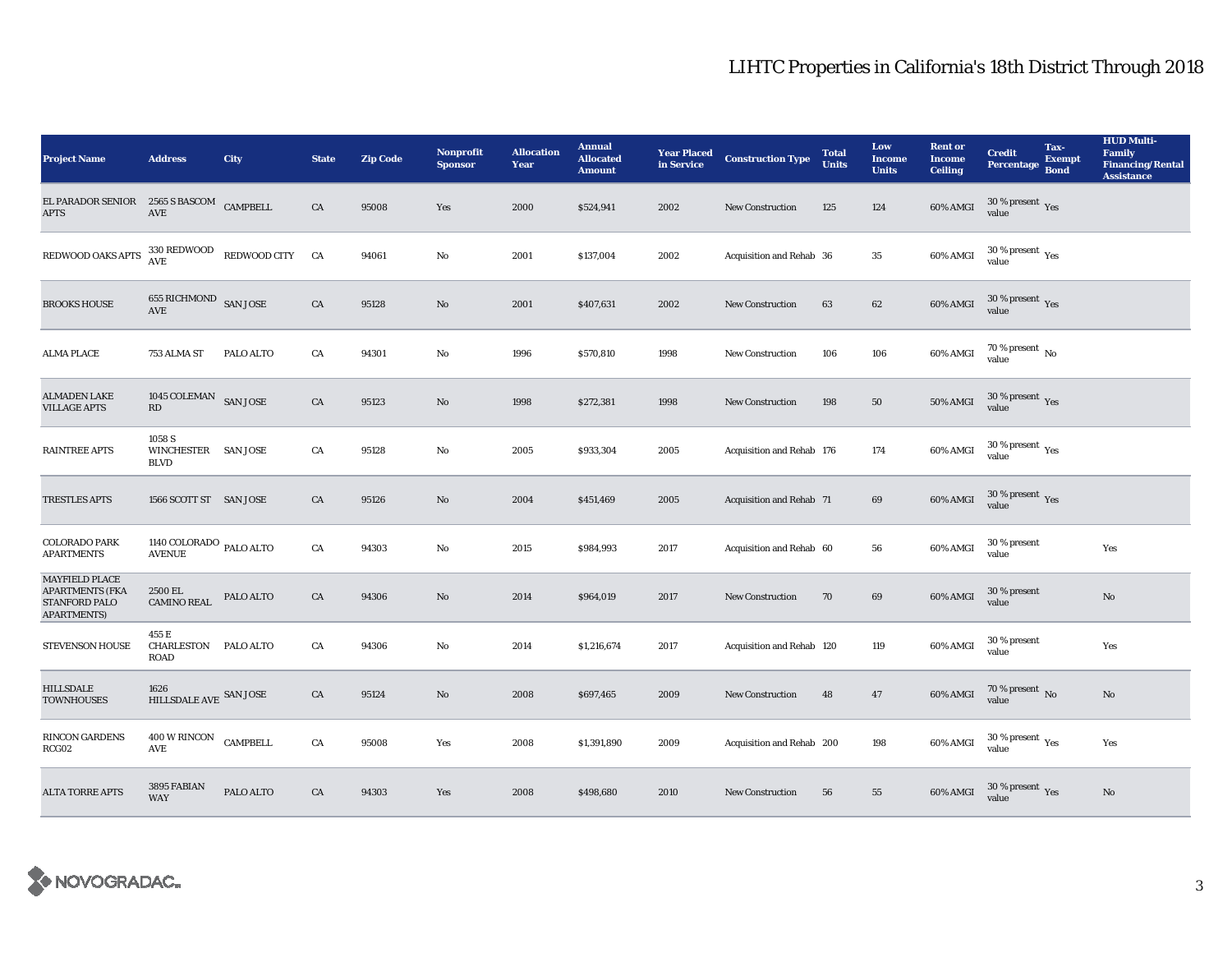| <b>Project Name</b>                                        | <b>Address</b>                                | City             | <b>State</b> | <b>Zip Code</b> | <b>Nonprofit</b><br><b>Sponsor</b> | <b>Allocation</b><br>Year | <b>Annual</b><br><b>Allocated</b><br><b>Amount</b> | <b>Year Placed<br/>in Service</b> | <b>Construction Type</b>  | <b>Total</b><br><b>Units</b> | Low<br><b>Income</b><br><b>Units</b> | <b>Rent or</b><br><b>Income</b><br><b>Ceiling</b> | <b>Credit</b><br><b>Percentage</b>          | Tax-<br><b>Exempt</b><br><b>Bond</b> | <b>HUD Multi-</b><br><b>Family</b><br><b>Financing/Rental</b><br><b>Assistance</b> |
|------------------------------------------------------------|-----------------------------------------------|------------------|--------------|-----------------|------------------------------------|---------------------------|----------------------------------------------------|-----------------------------------|---------------------------|------------------------------|--------------------------------------|---------------------------------------------------|---------------------------------------------|--------------------------------------|------------------------------------------------------------------------------------|
| <b>OPPORTUNITY</b><br><b>CENTER OF THE</b><br>MIDPENINSULA | 33 ENCINA AVE PALO ALTO                       |                  | CA           | 94301           | No                                 | 2004                      | \$722,774                                          | 2006                              | <b>New Construction</b>   | 89                           | 88                                   | 60% AMGI                                          | $30$ % present $\,$ $\rm Yes$<br>value      |                                      |                                                                                    |
| SAN ANTONIO PLACE                                          | 210 SAN<br><b>ANTONIO CIR</b>                 | MOUNTAIN VIEW CA |              | 94040           | $\mathbf{N}\mathbf{o}$             | 2004                      | \$758,773                                          | 2006                              | <b>New Construction</b>   | 120                          | 118                                  | 60% AMGI                                          | $30\ \%$ present $\ _{\mbox{Yes}}$ value    |                                      |                                                                                    |
| <b>CYPRESS GARDENS</b>                                     | 3555 JUDRO<br><b>WAY</b>                      | <b>SAN JOSE</b>  | ${\rm CA}$   | 95117           |                                    | 2009                      | \$846,524                                          | 2011                              | Acquisition and Rehab 125 |                              | 123                                  | 60% AMGI                                          | <b>Both 30%</b><br>and 70%<br>present value | Yes                                  |                                                                                    |
| <b>CHERRY CREEK APTS</b>                                   | 2020 SW<br><b>EXPRESS WAY</b>                 | <b>SAN JOSE</b>  | CA           | 95126           | Yes                                | 2007                      | \$845,348                                          | 2007                              | Acquisition and Rehab 130 |                              | 129                                  | 60% AMGI                                          | $30\,\%$ present $\,$ Yes value             |                                      | $\rm No$                                                                           |
| <b>LEXINGTON APTS</b>                                      | 1380<br>$\textsc{LEXINGTON}$ DR $\,$ SAN JOSE |                  | CA           | 95117           | Yes                                | 2006                      | \$499,795                                          | 2007                              | Acquisition and Rehab 80  |                              | 79                                   | 60% AMGI                                          | $30\,\%$ present $\,$ $\rm Yes$<br>value    |                                      |                                                                                    |
| <b>REGENCY APTS</b>                                        | 1405 EDEN AVE SAN JOSE                        |                  | CA           | 95117           | Yes                                | 2006                      | \$854,512                                          | 2007                              | Acquisition and Rehab 143 |                              | 142                                  | 60% AMGI                                          | $30\,\%$ present $\,\mathrm{Yes}$ value     |                                      | $\rm No$                                                                           |
| TREE HOUSE APTS                                            | 488W<br>CHARLESTON PALO ALTO<br>RD            |                  | CA           | 94306           | Yes                                | 2010                      | \$472,754                                          | 2011                              | New Construction          | 34                           | 34                                   | 60% AMGI                                          | $70$ % present $\,$ No value                |                                      | No                                                                                 |
| <b>ALMA PLAZA</b>                                          | 3445 ALMA ST PALO ALTO                        |                  | CA           | 94306           | No                                 | 2011                      | \$209,114                                          | 2012                              | New Construction          | 14                           | 14                                   | 60% AMGI                                          | $30\,\%$ present $\,\mathrm{Yes}$ value     |                                      | No                                                                                 |
| CHARTER COURT APTS RANCHERO                                | 1200<br>WAY                                   | <b>SAN JOSE</b>  | CA           | 95117           | No                                 | 2008                      | \$737,323                                          | 2008                              | Acquisition and Rehab 94  |                              | 93                                   | 60% AMGI                                          | $30\,\%$ present $\,\mathrm{Yes}$ value     |                                      | $\rm No$                                                                           |
| <b>DAVID AVENUE APTS</b>                                   | 3040 DAVID<br>AVE                             | <b>SAN JOSE</b>  | ${\rm CA}$   | 95128           |                                    | 2007                      | \$402,232                                          | 2008                              | Acquisition and Rehab 66  |                              | 64                                   | 60% AMGI                                          | $30\,\%$ present $\,\mathrm{Yes}$ value     |                                      |                                                                                    |
| NEW CENTRAL PARK<br><b>SENIOR APTS</b>                     | <b>50 SIERRA</b><br><b>VISTA AVE</b>          | MOUNTAIN VIEW CA |              | 94043           | Yes                                | 2006                      | \$1,556,321                                        | 2008                              | <b>New Construction</b>   | 104                          | 103                                  | 60% AMGI                                          | $70\,\%$ present $_{\rm{No}}$               |                                      |                                                                                    |
| <b>OAKS AT ALMADEN</b>                                     | 5050 RUSSO DR SAN JOSE                        |                  | CA           | 95118           | No                                 | 2003                      | \$669,085                                          | 2004                              | <b>New Construction</b>   | 126                          | 125                                  | $60\%$ AMGI                                       | $30\,\%$ present $\,\mathrm{Yes}$ value     |                                      |                                                                                    |
| <b>TURNLEAF APTS</b>                                       | 3201 LOMA<br><b>VERDE DR</b>                  | <b>SAN JOSE</b>  | CA           | 95117           | $\mathbf{No}$                      | 2003                      | \$890,199                                          | 2004                              | Acquisition and Rehab 152 |                              | 151                                  | 60% AMGI                                          | $30\,\%$ present $\,$ $\rm Yes$<br>value    |                                      |                                                                                    |

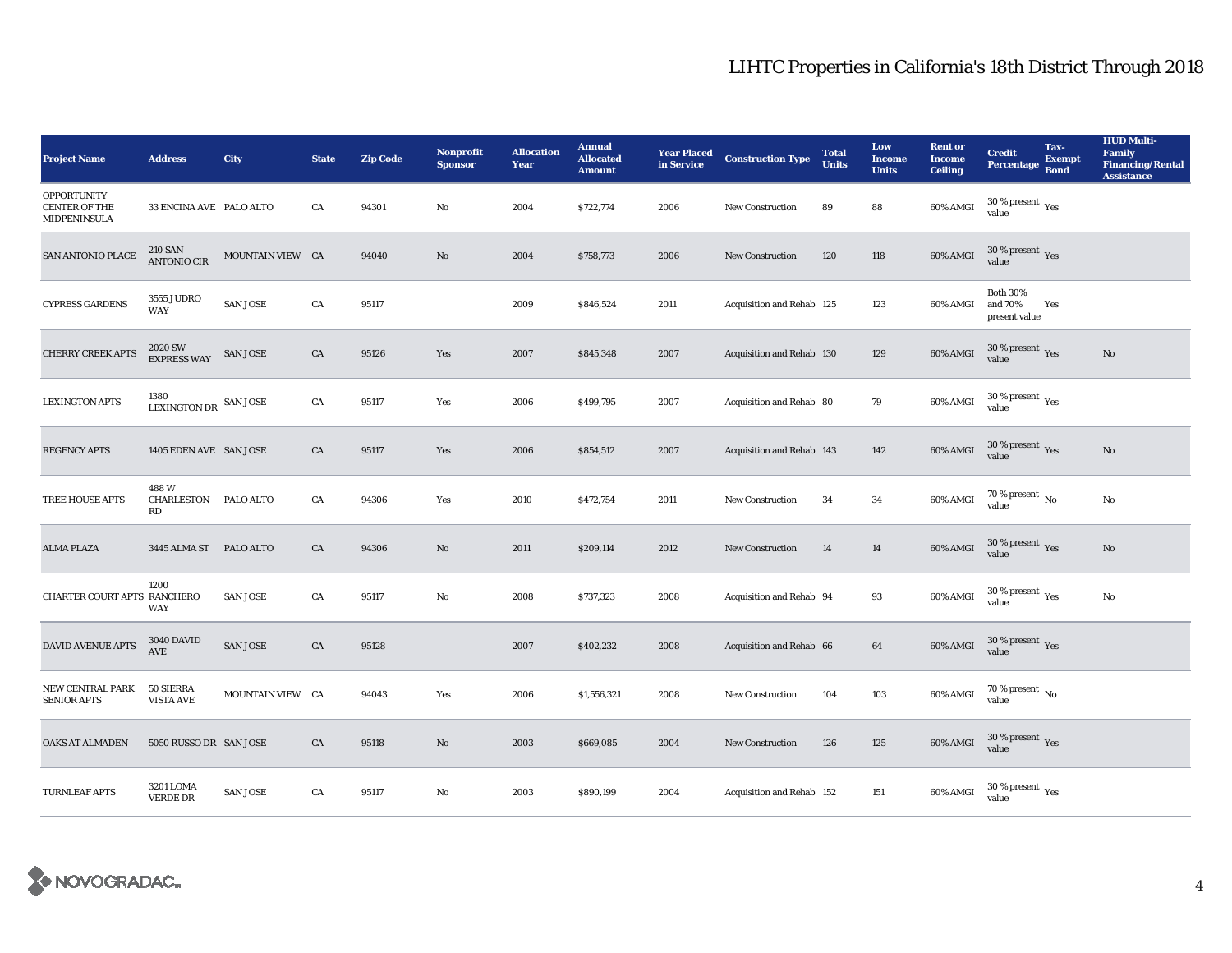| <b>Project Name</b>                   | <b>Address</b>                                     | City                                      | <b>State</b> | <b>Zip Code</b> | <b>Nonprofit</b><br><b>Sponsor</b> | <b>Allocation</b><br>Year | <b>Annual</b><br><b>Allocated</b><br><b>Amount</b> | <b>Year Placed<br/>in Service</b> | <b>Construction Type</b>  | <b>Total</b><br><b>Units</b> | Low<br>Income<br><b>Units</b> | <b>Rent or</b><br><b>Income</b><br><b>Ceiling</b> | <b>Credit</b><br><b>Percentage</b>        | Tax-<br><b>Exempt</b><br><b>Bond</b> | <b>HUD Multi-</b><br>Family<br><b>Financing/Rental</b><br><b>Assistance</b> |
|---------------------------------------|----------------------------------------------------|-------------------------------------------|--------------|-----------------|------------------------------------|---------------------------|----------------------------------------------------|-----------------------------------|---------------------------|------------------------------|-------------------------------|---------------------------------------------------|-------------------------------------------|--------------------------------------|-----------------------------------------------------------------------------|
| PALO ALTO FAMILY<br><b>HOUSING</b>    | 801 ALMA ST                                        | PALO ALTO                                 | CA           | 94301           | Yes                                | 2011                      | \$989,437                                          | 2013                              | <b>New Construction</b>   | 49                           | 49                            | 60% AMGI                                          | $70\,\%$ present $${\rm No}$$ value       |                                      | No                                                                          |
| <b>VILLA VASONA APTS</b>              | 626 W PARR<br>AVE                                  | <b>LOS GATOS</b>                          | CA           | 95032           | Yes                                | 2012                      | \$1,038,417                                        | 2013                              | Acquisition and Rehab 105 |                              | 105                           | 60% AMGI                                          | $70$ % present $\,$ No value              |                                      | Yes                                                                         |
| <b>MONTE VISTA</b><br>TERRACE         |                                                    | 1101 GRANT RD MOUNTAIN VIEW CA            |              | 94040           | No                                 | 2005                      | \$621,752                                          | 2005                              | Acquisition and Rehab 150 |                              | 149                           | 60% AMGI                                          | $30\,\%$ present $\,$ Yes value           |                                      |                                                                             |
| <b>OAK COURT APTS</b>                 | 845 RAMONA ST PALO ALTO                            |                                           | CA           | 94301           | No                                 | 2003                      | \$607,833                                          | 2005                              | <b>New Construction</b>   | 53                           | $52\,$                        | 60% AMGI                                          | $30\,\%$ present $\,\mathrm{Yes}$ value   |                                      |                                                                             |
| FRANKLIN STREET<br><b>FAMILY APTS</b> | <b>ST</b>                                          | 135 FRANKLIN MOUNTAIN VIEW CA             |              | 94041           | Yes                                | 2011                      | \$654,616                                          | 2013                              | New Construction          | 51                           | $50\,$                        |                                                   | 60% AMGI $\frac{30\%}{value}$ Present Yes |                                      | No                                                                          |
| <b>SHARMON PALMS</b><br>LANE          | 739 SHARMON<br>PALMS LANE                          | <b>CAMPBELL</b>                           | CA           | 95008           | Yes                                | 2014                      | \$654,151                                          | 2014                              | Acquisition and Rehab 60  |                              | 59                            | 60% AMGI                                          | $30\,\%$ present $\,\mathrm{Yes}$ value   |                                      | $\mathbf{N}\mathbf{o}$                                                      |
| SIERRA VISTA I<br><b>APARTMENTS</b>   | 1909 HACKETT<br><b>AVENUE</b>                      | MOUNTAIN VIEW CA                          |              | 94043           | Yes                                | 2013                      | \$553,472                                          | 2014                              | Acquisition and Rehab 34  |                              | 29                            | 60% AMGI                                          | $30\,\%$ present $\,$ Yes value           |                                      | Yes                                                                         |
| 1585 STUDIOS                          | <b>REAL</b>                                        | 1581 EL CAMINO $\,$ MOUNTAIN VIEW $\,$ CA |              | 94040           | Yes                                | 2013                      | \$362,164                                          | 2015                              | <b>New Construction</b>   | 27                           | 26                            | 60% AMGI                                          | $70$ % present $\,$ No $\,$<br>value      |                                      | No                                                                          |
| <b>SAN TOMAS GARDENS</b>              | 825 S. SAN<br>TOMAS AQUINO CAMPBELL<br><b>ROAD</b> |                                           | CA           | 95008           | Yes                                | 2013                      | \$1,158,623                                        | 2015                              | Acquisition and Rehab 100 |                              | 95                            | 60% AMGI                                          | $30\,\%$ present $\,\mathrm{Yes}$ value   |                                      | Yes                                                                         |
| STUDIO 819                            | 819 NORTH<br>RENGSTORFF<br><b>AVENUE</b>           | MOUNTAIN VIEW CA                          |              | 94043           | No                                 | 2013                      | \$607,500                                          | 2015                              | <b>New Construction</b>   | 49                           | 48                            | 60% AMGI                                          | $70\,\%$ present $\,$ No value            |                                      | $\mathbf{No}$                                                               |
| WILLOW HOUSING, LP                    | 605 WILLOW<br><b>ROAD</b>                          | <b>MENLO PARK</b>                         | CA           | 94025           | No                                 | 2014                      | \$973,240                                          | 2015                              | <b>New Construction</b>   | 60                           | 59                            | 60% AMGI                                          | $70\,\%$ present $\,$ No value            |                                      | Yes                                                                         |
|                                       |                                                    |                                           |              |                 |                                    |                           |                                                    |                                   |                           |                              |                               |                                                   |                                           |                                      |                                                                             |

63 Projects Reported \$38,259,621 5,568 5,195